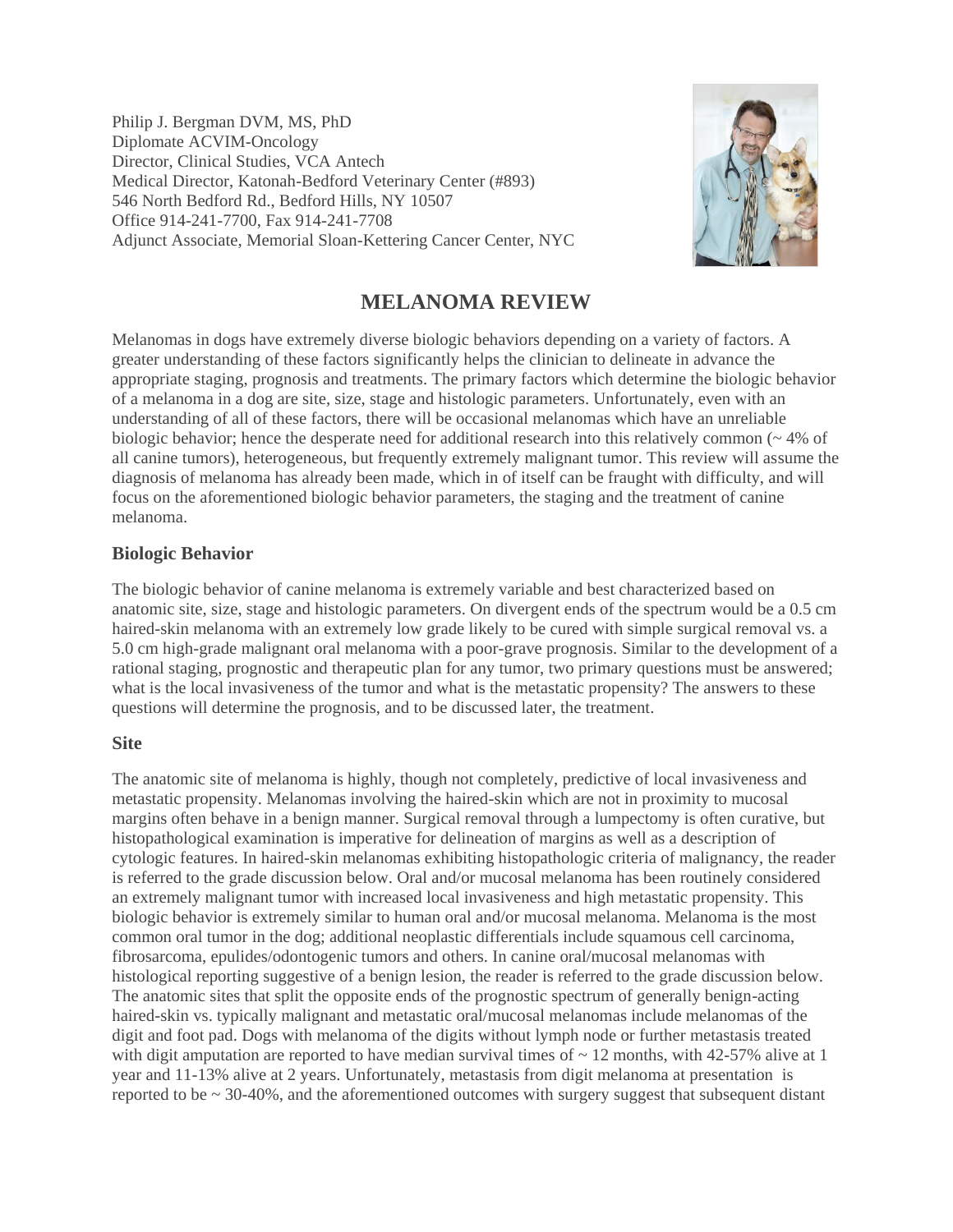metastasis is common even when no metastasis is found at presentation/digit amputation. The prognosis for dogs with melanoma of the foot pad has not been previously significantly reported; this author has found this anatomic site to be similar in metastatic propensity and prognosis to digit melanoma. Interestingly, human acral lentiginous melanoma (plantar surface of the foot, palms of the hand and digit) has an increased propensity for metastasis.

# **Size and Stage**

For dogs with oral melanoma, primary tumor size has been found to be extremely prognostic. The WHO staging scheme for dogs with oral melanoma is primarily based on size, with stage  $I = \langle 2 \text{ cm.} \rangle$  diameter tumor, stage  $II = 2$  cm. to  $<$  4 cm. diameter tumor, stage  $III = 4$  cm. or greater tumor and/or lymph node metastasis and stage IV = distant metastasis. MacEwen and colleagues reported median survival times (MST) for dogs with oral melanoma treated with surgery to be approximately 17-18, 5-6 and 3 months with stage I, II and III disease, respectively. More recent reports suggest stage I oral melanoma treated with standardized therapies including surgery, radiation and/or chemotherapy have a MST of approximately 12-14 months, with most dogs dying of distant metastatic disease, not local recurrence.

A variety of limitations exist with the present WHO staging scheme for canine oral melanoma. First, the size of the tumor is not standardized to the size of the patient. Therefore, a 1.8 cm oral melanoma without lymph node metastasis is a stage I melanoma in a Rottweiler, as well as a Chihuahua. Further investigations with standardization to patient size are hereby encouraged. In addition, the histologic appearance and other histologically-based indices of melanomas are not accounted for in the present WHO staging scheme, and proposed alternate schemes incorporating histologic criteria have unfortunately not gained traction in canine melanoma. For these reasons and others, various investigators have pursued other prognostic factors in canine oral melanoma in order to possibly develop alternative staging systems. These investigations have continued to find size to be extremely prognostic, but have also found the following negative prognostic factors: lesser degree of removal and incomplete surgical margins, location (caudal mandibular and rostral maxillary do more poorly), tumor mitotic index  $> 3$ , and bone invasion/lysis. Prospective investigations including these variables into an expanded WHO staging system are hereby encouraged.

The staging system for canine non-oral melanoma is remarkably less well defined to date. Henry and colleagues utilized the WHO TNM system for canine digital tumors, which defines  $T_1 = \text{tumor} < 2 \text{ cm}$ and superficial,  $T2 =$  tumor 2-5 cm. and minimum invasion,  $T3 =$  tumor > 5 cm. or invading subcutis and T4 = tumor invading fascia or bone. They reported that metastasis free interval was significantly inversely associated with T stage across all digit tumors. When specifically examining dogs with digit melanoma, there was 1 dog with T2, 5 dogs with T3 and 4 dogs with T4 tumors. Further studies defining staging schemes for canine non-oral melanoma with clinical variables and outcomes are also encouraged.

# **Grade and Histologic Parameters**

Histopathologic grading of a tumor by the pathologist delineates degree of malignancy and grading systems vary across tumor types. The histological grade is commonly predictive of survival, metastatic rate and other clinical variables in a wide variety of tumors across species, including canine melanoma. For example, in haired-skin melanomas exhibiting multiple histopathologic criteria of malignancy, such as increased mitotic rate, invasiveness and/or poor differentiation, metastatic propensity is increased and the prognosis is reduced due to variability in outcomes post-operatively. Bostock et al reported that 45% of dogs with malignant skin melanomas died within one year whereas 8% "benign" skin melanomas died from their disease. Furthermore, 10% of dogs with haired-skin melanoma with a mitotic index of 2 or less died from their tumor 2 years after surgery compared to > 70% dogs dying from a tumor with a mitotic index of 3 or more. Dogs with haired-skin melanomas within 1 cm of mucosal margins have been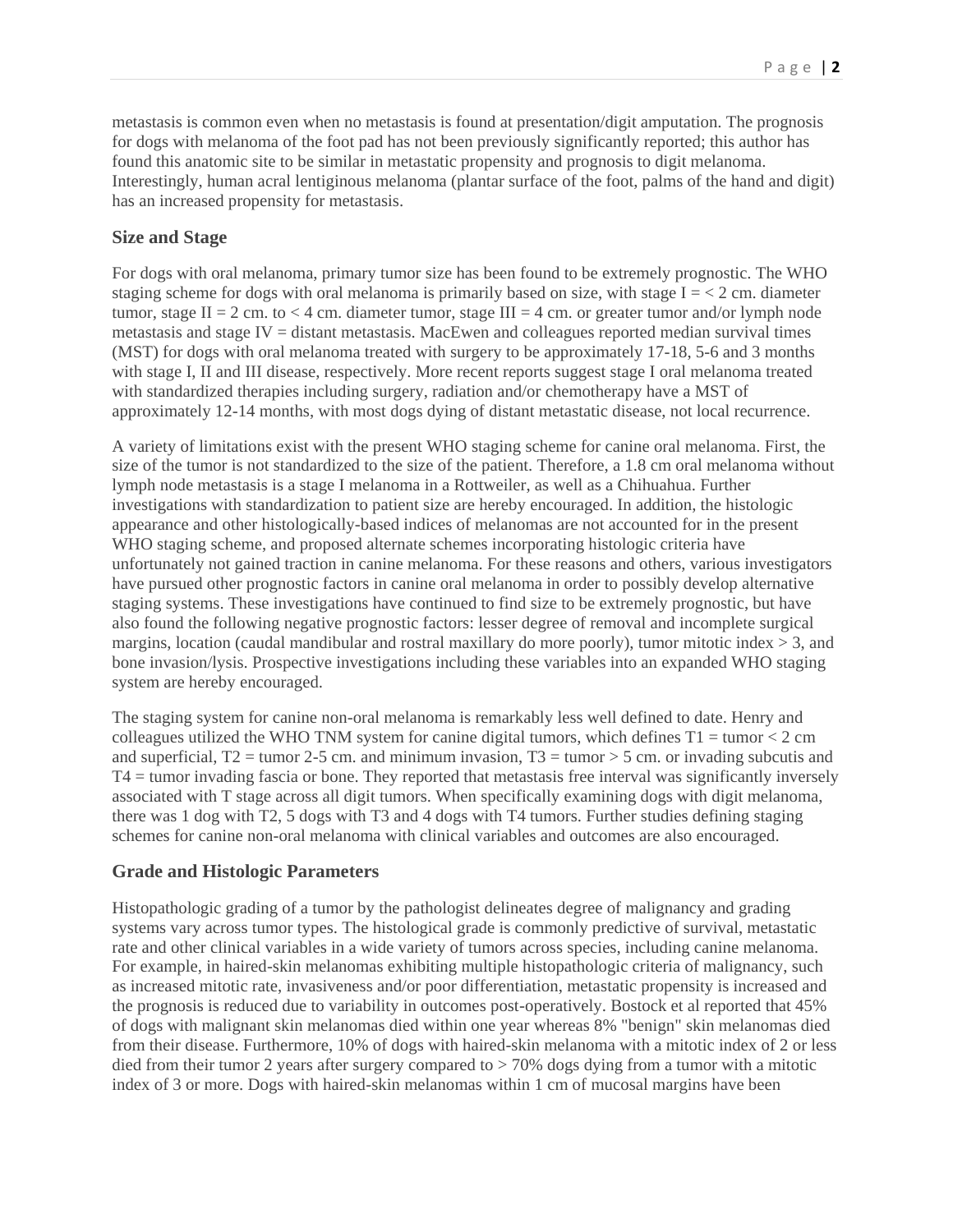minimally investigated to date; this author has had multiple patients with histologically benign, hairedskin melanoma within 1 cm. of a mucosal margin develop subsequent distant metastatic disease.

The most exhaustive review of histologic findings in canine melanocytic neoplasms was published by Spangler and Kass. In this paper, 384 dogs with melanoma or melanocytoma had their tumors comprehensively histologically examined and statistically tested for association with malignant behavior (recurrence and/or metastasis) and median survival time via follow-up provided by the veterinarians submitting the samples. Significant negative prognostic factors included metastasis (i.e. stage as discussed above), size/tumor volume and a variety of histologic criteria such as mitotic index, nuclear atypia, tumor score, presence of deep inflammation, intralesional necrosis and junctional activity. As expected, these investigators also found three primary anatomic-location mortality groups: 1) oral (19% of samples), 2) feet and mucosal surface of lips (19% of samples) and 3) cutaneous (59% of samples). Too few ocular melanomas were investigated to make recommendations. An unexpected finding from this investigation was the presence of 32% of dogs with oral melanoma without malignant behavior according to their criteria (no recurrence, no metastasis and alive at the end of study or dead due to competing causes). This author sees no reason why oral melanomas may not occasionally behave in a benign fashion; however, 32% is a significantly different enough frequency from all previous reports (which report a very small proportion to no benign oral melanomas) to warrant additional study. Similarly, the number of benign acting oral melanomas was relatively small  $(n=22)$  and a variety of factors such as lack of necropsy, type of follow-up, lack of reporting of number of lost to follow-up cases and lastly the large number of cases disqualified for inclusion because of poor differentiation, may have led to an increased frequency of "benign behaving" cases. Similarly, this author has seen in excess of 20 dogs in the last 7 years with a previous histopathologic diagnosis of benign oral melanoma presenting with distant metastasis. This is consistent with Bostock et al reporting three of seven dogs with "benign" oral melanoma going on to die of their disease.

Spangler and Kass also reported that 38% and 12% of feet/mucosal surface of lips and cutaneous melanocytic tumors, respectively, behaved in a malignant fashion. Four percent and 27% of those dogs that died of a foot/lip and cutaneous melanoma, respectively, had a tumor score which would have predicted benign behavior. Upon further review of those cases, there were no attributes found that would allow for prediction of malignant behavior. This suggests that additional testing is needed beyond routine light microscopy for delineation of malignant vs. benign behavior for canine cutaneous melanoma. Laprie et al reported the use of Ki-67 expression via immunohistochemistry in 68 canine cutaneous melanomas. This group found that the predictive value of Ki-67 proliferative index (97%) was greater than the predictive value of classical histology (91%) for biologic behavior in canine cutaneous melanoma. This strongly suggests that the use of Ki-67 immunohistochemistry and possibly other proliferative markers (e.g. AgNOR and others) in canine cutaneous melanoma should be commonly performed after the histopathologic diagnosis is made.

#### **Staging**

The staging of dogs with melanoma is relatively straightforward. A minimum database should include a thorough history and physical exam, complete blood count & platelet count, biochemical profile, urinalysis, 3 view chest films and local lymph node aspiration (ipsilateral and contralateral nodes for oral melanoma due to variability in draining patterns) with cytology whether lymphadenomegaly is present or not. Williams  $&$  Packer reported in dogs with oral melanoma that  $\sim$  70% had metastasis when lymphadenomegaly was present, but more importantly  $\sim$  40% had metastasis when no lymphadenomegaly was present. Additional considerations should be made for abdominal compartment testing (e.g. abdominal ultrasound) in all cases of canine melanoma, especially in cases with potentially moderately to highly metastatic anatomic sites such as the oral cavity, feet or mucosal surface of the lips, as melanoma may metastasize to the abdominal lymph nodes, liver, adrenal glands and other sites.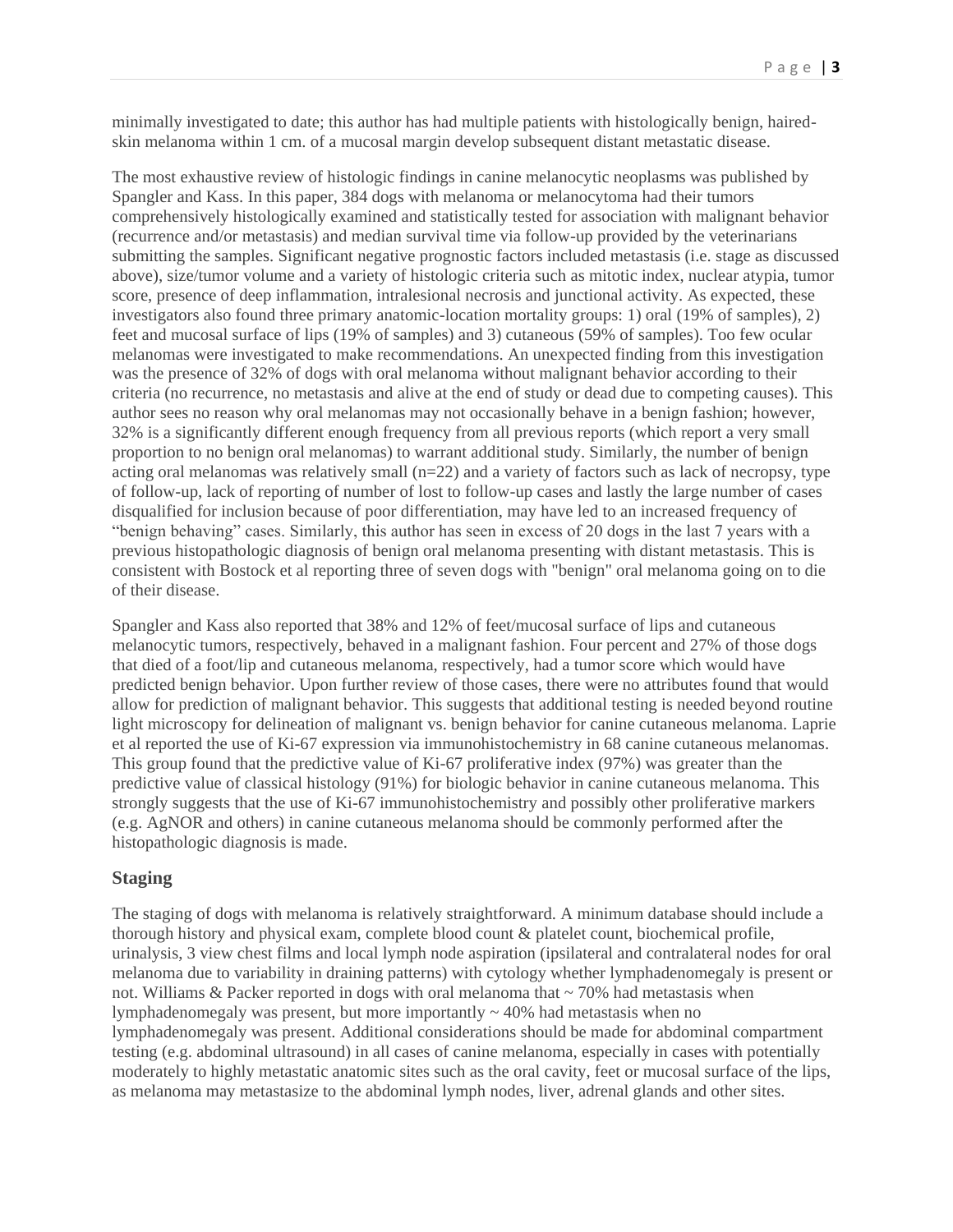# **Treatment**

The treatment for dogs with melanoma without distant metastatic disease on staging starts with local tumor control. This is generally best completed through surgical extirpation due to its speed, increased curative intent and reduced cost compared to other modalities. The dose of surgery is generally based on the anatomic site of the melanoma, with cutaneous melanomas usually requiring lumpectomy and all other sites requiring more aggressive and wide excision. While large resections such as partial mandibulectomy or maxillectomy carry an inherent level of morbidity, excellent outcomes & owner satisfaction rates are routinely 90% or greater. It cannot be overstated the importance of complete staging when contemplating larger resections; the presence of distant metastatic disease would attenuate the use of more radical surgical procedures and convert the patient to medical and/or palliative care options.

Radiation therapy (RT) plays a role in the treatment of canine melanoma when the tumor is not surgically resectable, the tumor has been removed with incomplete margins and/or the melanoma has metastasized to local lymph nodes without further distant metastasis. The use of smaller fractions of RT (e.g. 3-4 Gy) given daily to every other day can allow for a greater total dose and

fewer chronic RT reactions; however, melanoma appears somewhat resistant to these types of fractionation schemes. Coarse fractionation schemes for canine melanoma utilizing 6-9 Gy weekly to every other week to a total dose of 24-36 Gy have been reported by a variety of investigators with complete remission rates of 53-69% and partial remission rates of 25-30%. Unfortunately, recurrence and/or distant metastasis was common in all of these studies. Other modalities reported for local tumor control as case reports and/or case series have included intralesional cisplatin implants, intralesional bleomycin with electronic pulsing and many others, but widespread use has not been reported to date and recurrence rates appear high.

In dogs with melanoma in the aforementioned anatomic sites predicted to have a moderate to high metastatic propensity, or dogs with cutaneous melanoma with a high tumor score and/or increased proliferation index through increased Ki-67 expression, the use of systemic therapies is warranted. Rassnick and colleagues reported an overall response rate of 28% using carboplatin for dogs with malignant melanoma. Unfortunately, only one dog had a minimally durable complete response, and the rest were non-durable partial responses. Similarly, Boria et al reported an 18% response rate and median survival time of 119 days with cisplatin and piroxicam in canine oral melanoma. Other reports using single agent dacarbazine, melphalan or doxorubicin suggest poor to dismal activity. More recently and importantly, two studies (Proulx et al and Murphy et al) suggest that chemotherapy plays an insignificant role in the adjuvant treatment of canine melanoma. It can be argued that the studies performed to date to evaluate the activity of chemotherapy in an adjuvant setting for canine melanoma have been suboptimal due to a variety of reasons; however, the extensive human literature in this specific setting suggests melanoma is an extremely chemotherapy resistant tumor. It is clear that new approaches to the systemic treatment of this disease are desperately needed.

Immunotherapy represents one potential systemic therapeutic strategy for melanoma. A variety of immunotherapeutic strategies for the treatment of human melanoma have been reported previously, with typically poor outcomes due to a lack of breaking tolerance. Immunotherapy strategies to date in canine melanoma have used autologous tumor cell vaccines (with or without transfection with immunostimulatory cytokines and/or melanosomal differentiation antigens), allogeneic tumor cell vaccines transfected with interleukin 2 or GM-CSF, liposomal-encapsulated non-specific immunostimulators (e.g. L-MTP-PE), intralesional Fas ligand DNA, bacterial super-antigen approaches with granulocyte macrophage colony-stimulating factor or interleukin 2 as immune adjuvants and lastly canine dendritic cell vaccines loaded with melanosomal differentiation antigens. Although these approaches have produced some clinical anti-tumor responses, the methodologies for the generation of these products are expensive, time consuming, sometimes dependent on patient tumor samples being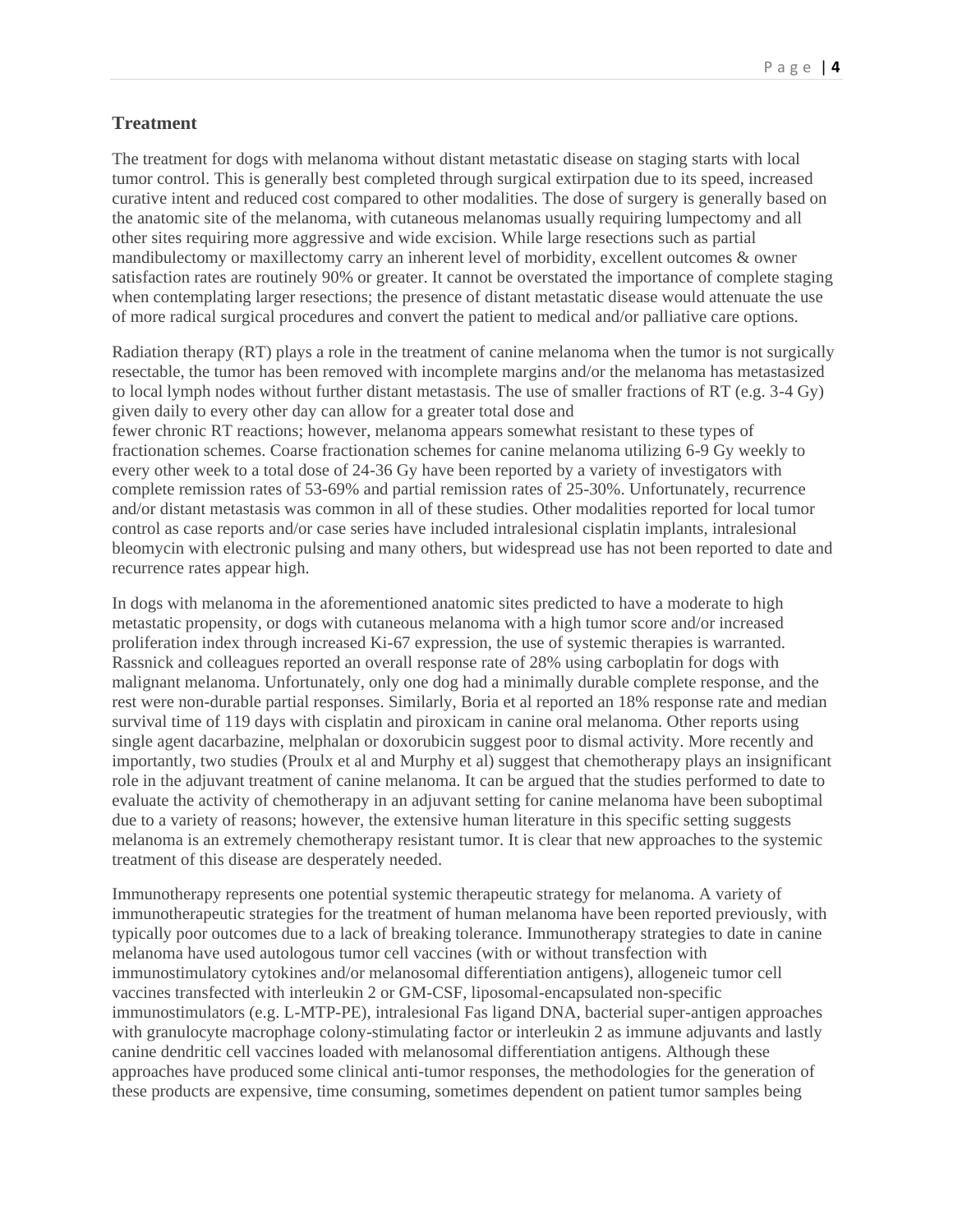established into cell lines and fraught with the difficulties of consistency, reproducibility, and other quality control issues.

The advent of DNA vaccination circumvents some of the previously encountered hurdles in vaccine development. DNA is relatively simple to purify in large quantity. The antigen of interest is cloned into a bacterial expression plasmid with a constitutively active promoter. The plasmid is introduced into the skin or muscle with an intradermal or intramuscular injection. Once in the skin or muscle, professional antigen presenting cells, particularly dendritic cells, are able to present the transcribed and translated antigen in the proper context of major histocompatibility complex and costimulatory molecules. Although DNA vaccines have induced immune responses to viral proteins, vaccinating against tissue specific selfproteins on cancer cells is clearly a more difficult problem. One way to induce immunity against a tissue specific differentiation antigen on cancer cells is to vaccinate with xenogeneic (different species) antigen or DNA that is homologous to the cancer antigen. It has been shown that vaccination of mice with DNA encoding cancer differentiation antigens is ineffective when self-DNA is used, but tumor immunity can be induced by orthologous DNA from another species.

### **What is the latest information on the commercially available melanoma vaccine that Dr. Bergman and colleagues at Memorial Sloan-Kettering developed?**

With the melanoma vaccine, we targeted defined melanoma differentiation antigens of the tyrosinase family. Tyrosinase is a melanosomal glycoprotein, essential in melanin synthesis. Immunization with xenogeneic (i.e. different species) human DNA encoding tyrosinase family proteins induced antibodies and cytotoxic T-cells against melanoma cells in mice, but immunization with mouse tyrosinase-related DNA did not induce detectable immunity. Thus, xenogeneic DNA vaccination could break tolerance against a self-tumor differentiation antigen, inducing antibody, T-cell and anti-tumor responses. Therefore, we examined the use of human tyrosinase, murine gp75, murine tyrosinase and murine tyrosinase + human GM-CSF in dogs with advanced malignant melanoma (Bergman et al 2003 & 2008). We also investigated the humoral responses of dogs receiving HuTyr as a potential explanation for the long-term survivals seen in some of the dogs on these studies. Utilizing standard ELISA with mammalian expressed purified human tyrosinase protein as the target of interest (kind gift of C Andreoni & JC Audonnet, Merial, Inc.), we found 3/9 dogs with 2-5 fold post-vaccinal humoral responses compared to pre-immune sera. These findings were confirmed utilizing a flow-cytometric-based assay of pre- and post-vaccinal sera in permeabilized human SK-MEL melanoma cells expressing endogenous human tyrosinase. Interestingly, the three dogs with post-vaccinal anti-HuTyr humoral responses are dogs with unexpected long-term tumor control (Liao et al, Cancer Imm 2006). Co-Investigators have also determined that normal dogs receiving the HuTyr-based melanoma vaccine develop Ag-specific IFN-γ T cells (Goubier et al, Vaccine 2008).

The results of these trials demonstrate that xenogeneic DNA vaccination in canine malignant melanoma is: (1) safe, (2) leads to the development of specific anti-tyrosinase immune responses, (3) is potentially therapeutic, especially with stage II/III local-regional controlled disease and (4) is an attractive candidate for further evaluation in an adjuvant, minimal residual disease Phase II setting. Consequently, a safety and efficacy USDA licensure multi-institutional trial investigating HuTyr in dogs with locally controlled stage II/III oral melanoma was initiated in April, 2006 across 5 sites. In late March 2007, we received conditional licensure from the USDA-CVB (United States Department of Agriculture – Center for Veterinary Biologics) for the HuTyr-based canine melanoma vaccine and it became commercially available for use by US-based veterinary oncologists in June, 2007. This represented the first USgovernment approved vaccine for the treatment of cancer. Based on results of the aforementioned 5-site efficacy trial documenting a statistically significant improvement in survival for vaccinates vs. controls (Grosenbaugh et al, AJVR 2011), full licensure for the HuTyr-based canine melanoma vaccine was awarded by the USDA-CVB in December, 2009, which Merial (the license-holder) marketed as Oncept.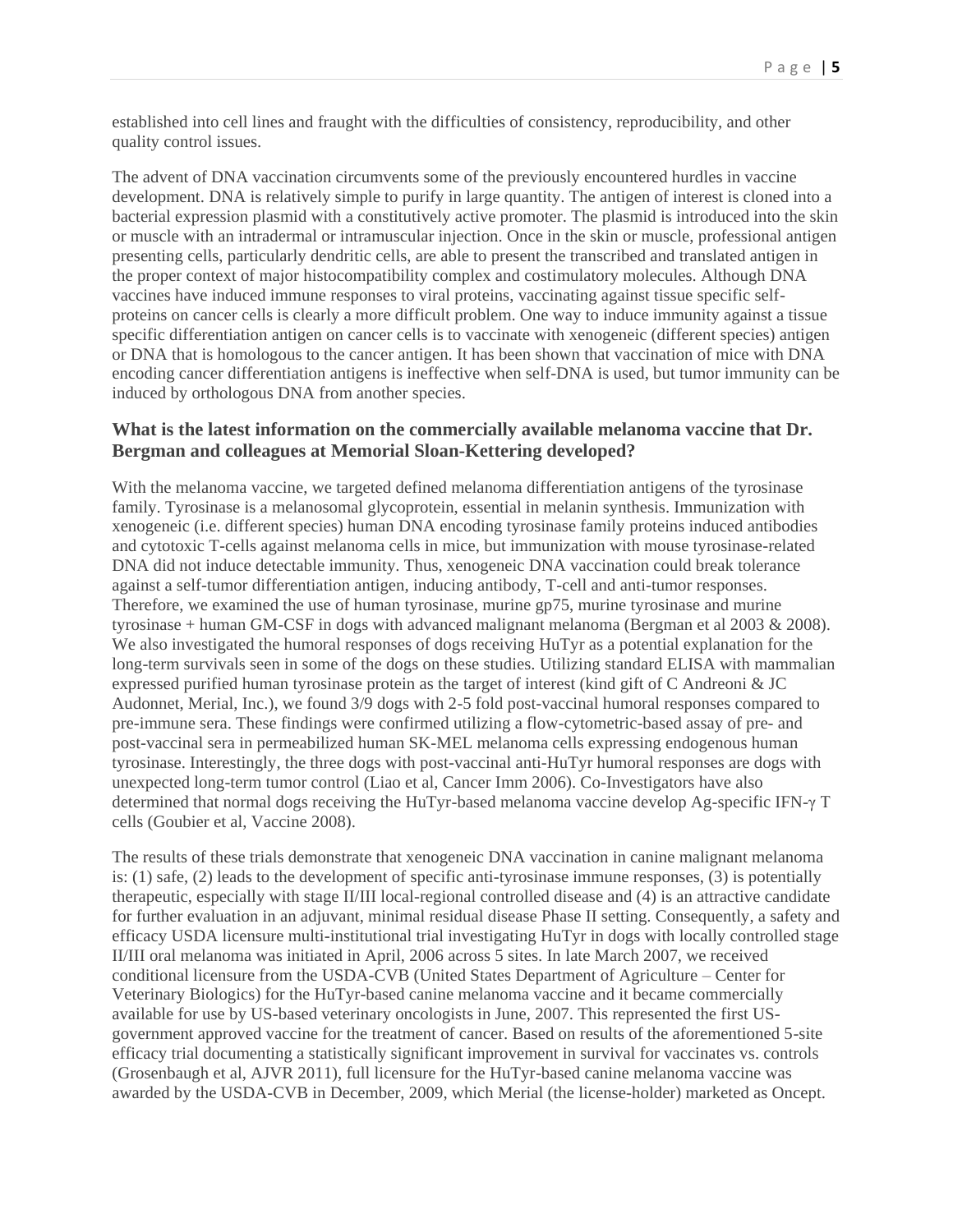

Subsequently, we have examined the efficacy of local tumor control and use of MuTyr-based DNA vaccination in dogs with digit melanoma. We found an improvement in survival compared to historical outcomes with digit amputation only and also documented a decreased prognosis for dogs with advanced stage disease and/or increased time from digit amputation to the start of vaccination (Manley et al, JVIM 2011).

A similar approach has been used in human patients with metastatic melanoma in the minimal residual disease setting. Although no clinical response data are available since these patients did not have measurable

disease, several phase I trials of xenogeneic DNA vaccines have been completed. Across studies of tyrosinase and gp100 DNA immunization, approximately 40% of human patients develop quantifiable CD8+ T cell responses to the syngeneic human target antigen. Two additional exciting new approaches which appear to confer a survival benefit in human metastatic melanoma include the use of the anti-CTLA-4 antibody, ipilimumab (YervoyTM, Bristol-Myers Squibb) and the selective BRAF inhibitors, vemurafenib (ZelborafTM, Genetech) and dabrafenib (GSK2118436, GlaxoSmithKline), in patients who are BRAF V600 mutation positive.

It is hoped in the future that this same vaccine may also play roles in the treatment of melanoma in other species (e.g. horses, cats, etc.) due to its xenogeneic origins (Phillips et al AJVR 2012), and in melanoma prevention once the genetic determinants of melanoma risk in dogs are further defined.

# **Summary**

In summary, the future is looking brighter for canine melanoma on multiple fronts. We have a greater understanding of the prognostic aspects of this disease and we now have a commercially available vaccine for treatment. It is hoped in the future that this same vaccine may also play roles in the treatment of melanoma in other species (e.g. horses, cats, humans, etc.) due to its xenogeneic origins, and in melanoma prevention once the genetic determinants of melanoma risk in dogs are further defined. It is easy to see how the veterinary oncology profession is uniquely able to greatly contribute to advances for both canine as well as human melanoma, in addition to many other cancers with similar comparative aspects across species. This author and the fields of veterinary tumor immunotherapy and veterinary oncology are greatly indebted to the tireless work and seeds laid by the late Dr. Greg MacEwen; he is greatly missed and this review is dedicated in his honor.

> Philip J. Bergman DVM, MS, PhD Diplomate ACVIM-Oncology Updated September 2012